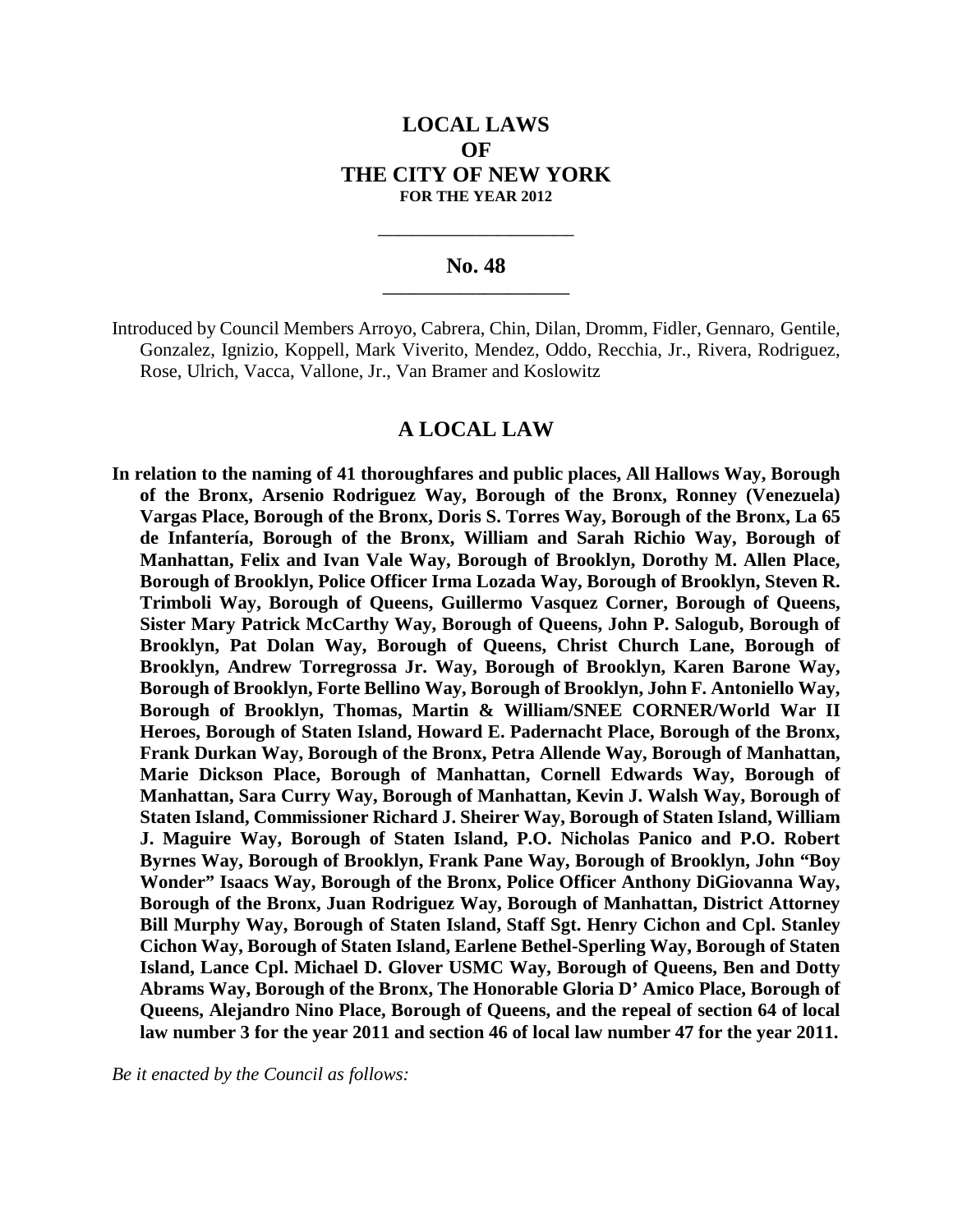Section 1. The following intersection name, in the Borough of the Bronx, is hereby designated as hereafter indicated.

| <b>New Name</b> | <b>Present Name</b> | Limits                              |
|-----------------|---------------------|-------------------------------------|
| All Hallows Way | None                | At the intersection of East         |
|                 |                     | 164 <sup>th</sup> Street and Walton |
|                 |                     | Avenue                              |

§2. The following street name, in the Borough of the Bronx, is hereby designated as hereafter indicated.

| <b>New NamePresent</b><br><b>NameLimits</b> |               |                                                 |
|---------------------------------------------|---------------|-------------------------------------------------|
| Arsenio Rodriguez Way                       | Dawson Street | Between Intervate Avenue<br>and Longwood Avenue |

§3. The following intersection name, in the Borough of the Bronx, is hereby designated as hereafter indicated.

| <b>New NamePresent</b>           |                                       |
|----------------------------------|---------------------------------------|
| <b>NameLimits</b>                |                                       |
| Ronney (Venezuela) Vargas   None | At the intersection of East           |
| Place                            | $\frac{152^{nd}}{3}$ Street and Wales |
|                                  | Avenue                                |

§4. The following street name, in the Borough of the Bronx, is hereby designated as hereafter indicated.

| <b>New NamePresent</b><br><b>NameLimits</b> |                               |                                           |
|---------------------------------------------|-------------------------------|-------------------------------------------|
| Doris S. Torres Way                         | East $147^{\text{th}}$ Street | Between Wales Avenue and<br>Tinton Avenue |

§5. The following street name, in the Borough of the Bronx, is hereby designated as hereafter indicated.

| <b>New NamePresent</b><br><b>NameLimits</b> |                    |                           |
|---------------------------------------------|--------------------|---------------------------|
| La 65 de Infantería                         | Southern Boulevard | Between Bruckner          |
|                                             |                    | <b>Boulevard and East</b> |
|                                             |                    | <b>Fordham Road</b>       |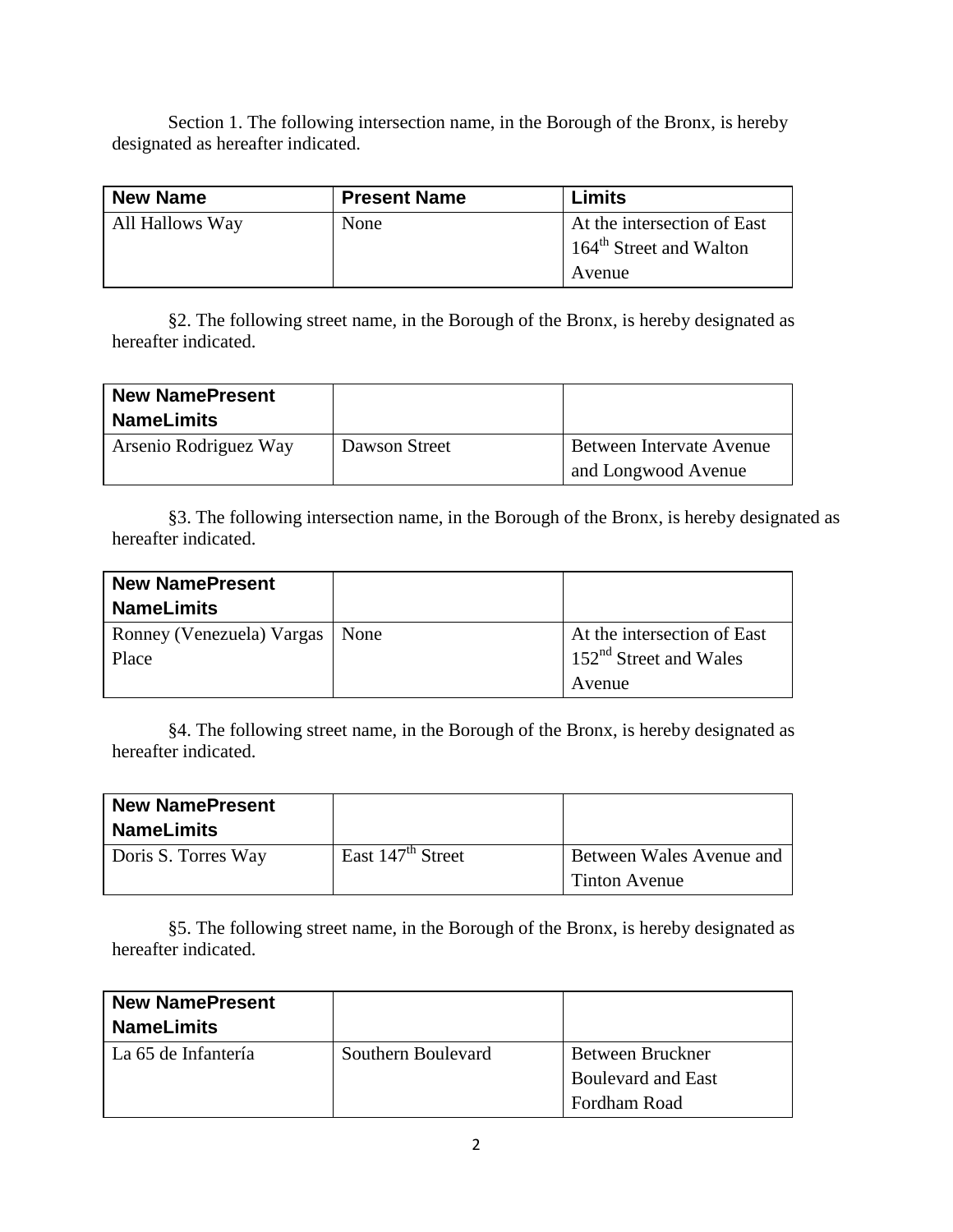§6. The following intersection name, in the Borough of Manhattan, is hereby designated as hereafter indicated.

| <b>New NamePresent</b>   |      |                             |
|--------------------------|------|-----------------------------|
| <b>NameLimits</b>        |      |                             |
| William and Sarah Richio | None | At the northwest corner of  |
| Way                      |      | Elizabeth Street and Spring |
|                          |      | <b>Street</b>               |

§7. The following street name, in the Borough of Brooklyn, is hereby designated as hereafter indicated.

| <b>New NamePresent</b><br><b>NameLimits</b> |                        |                           |
|---------------------------------------------|------------------------|---------------------------|
| Felix and Ivan Vale Way                     | <b>Fountain Avenue</b> | Between Pitkin Avenue and |
|                                             |                        | <b>Glenmore Avenue</b>    |

§8. The following street name, in the Borough of Brooklyn, is hereby designated as hereafter indicated.

| <b>New NamePresent</b><br><b>NameLimits</b> |                        |                                                        |
|---------------------------------------------|------------------------|--------------------------------------------------------|
| Dorothy M. Allen Place                      | <b>Glenmore Avenue</b> | <b>Between Vermont Street</b><br>and New Jersey Avenue |

§9. The following street name, in the Borough of Brooklyn, is hereby designated as hereafter indicated.

| <b>New NamePresent</b>                           |                           |
|--------------------------------------------------|---------------------------|
| <b>NameLimits</b>                                |                           |
| Police Officer Irma Lozada   Van Sinderen Avenue | Between Fulton Street and |
| Way                                              | Broadway                  |

§10. The following street name, in the Borough of Queens, is hereby designated as hereafter indicated.

| <b>New NamePresent</b> |                       |                         |
|------------------------|-----------------------|-------------------------|
| <b>NameLimits</b>      |                       |                         |
| Steven R. Trimboli Way | <b>Ketcham Street</b> | Between Elmhurst Avenue |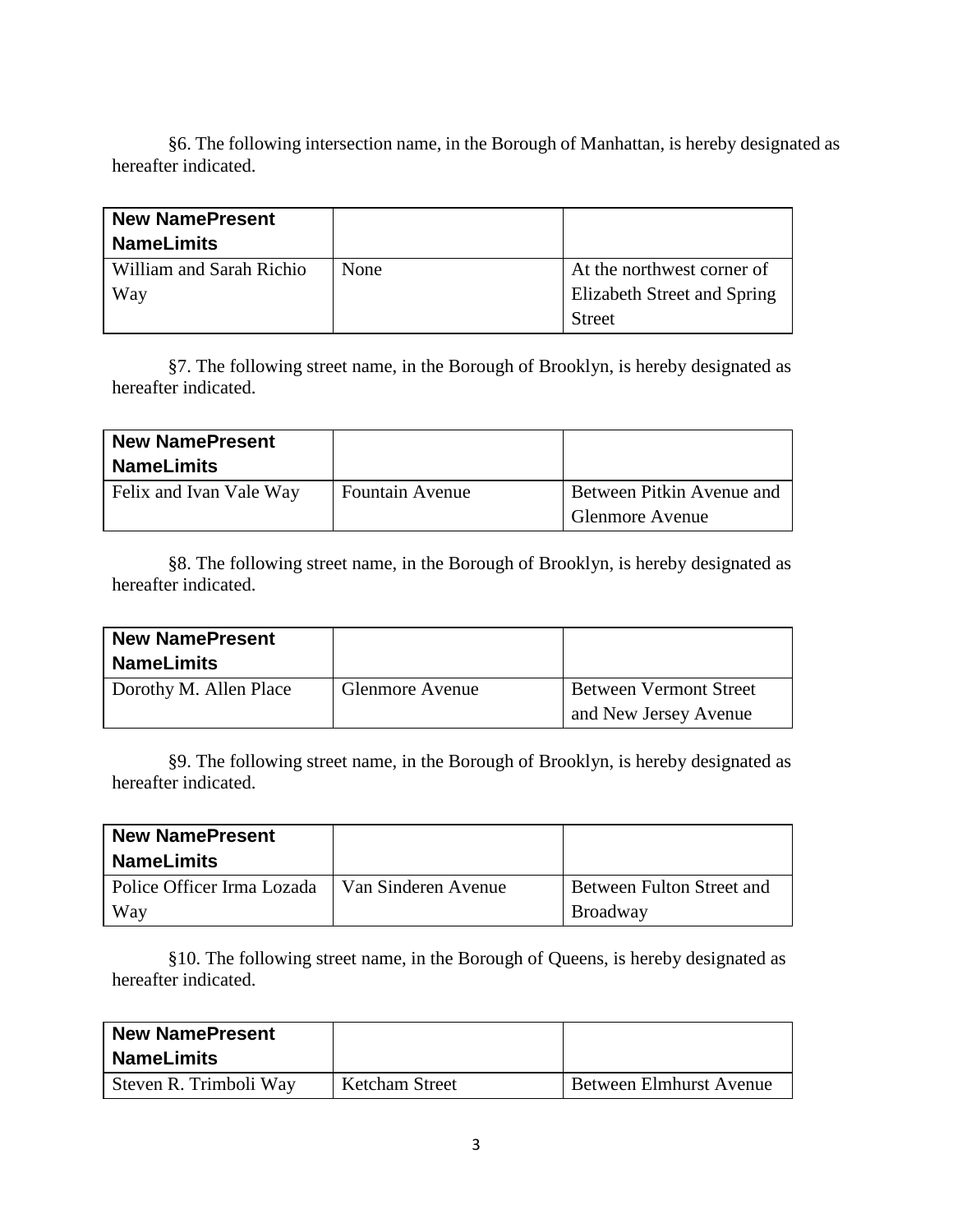|--|

§11. The following intersection name, in the Borough of Queens, is hereby designated as hereafter indicated.

| <b>New NamePresent</b><br><b>NameLimits</b> |      |                                                          |
|---------------------------------------------|------|----------------------------------------------------------|
| Guillermo Vasquez Corner                    | None | At the southeast corner of<br>$77th$ Street and Broadway |

§12. The following street name, in the Borough of Queens, is hereby designated as hereafter indicated.

| <b>New NamePresent</b><br><b>NameLimits</b> |                         |                                                      |
|---------------------------------------------|-------------------------|------------------------------------------------------|
| <b>Sister Mary Patrick</b><br>McCarthy Way  | $94^{\text{th}}$ Street | Between 34 <sup>th</sup> Avenue and<br>$35th$ Avenue |

§13. The following street name, in the Borough of Brooklyn, is hereby designated as hereafter indicated.

| <b>New NamePresent</b><br><b>NameLimits</b> |                        |                                            |
|---------------------------------------------|------------------------|--------------------------------------------|
| John P. Salogub                             | Paerdegat Avenue North | Between Avenue J and East<br>$77th$ Street |

§14. The following street name, in the Borough of Queens, is hereby designated as hereafter indicated.

| <b>New NamePresent</b><br><b>NameLimits</b> |              |                                      |
|---------------------------------------------|--------------|--------------------------------------|
| Pat Dolan Way                               | Vleigh Place | Between $72^{nd}$ Road and $72^{nd}$ |
|                                             |              | Drive                                |

§15. The following intersection name, in the Borough of Brooklyn, is hereby designated as hereafter indicated.

| <b>New NamePresent</b><br><b>NameLimits</b> |      |                                         |
|---------------------------------------------|------|-----------------------------------------|
| <b>Christ Church Lane</b>                   | None | At the intersection of $73^{\text{rd}}$ |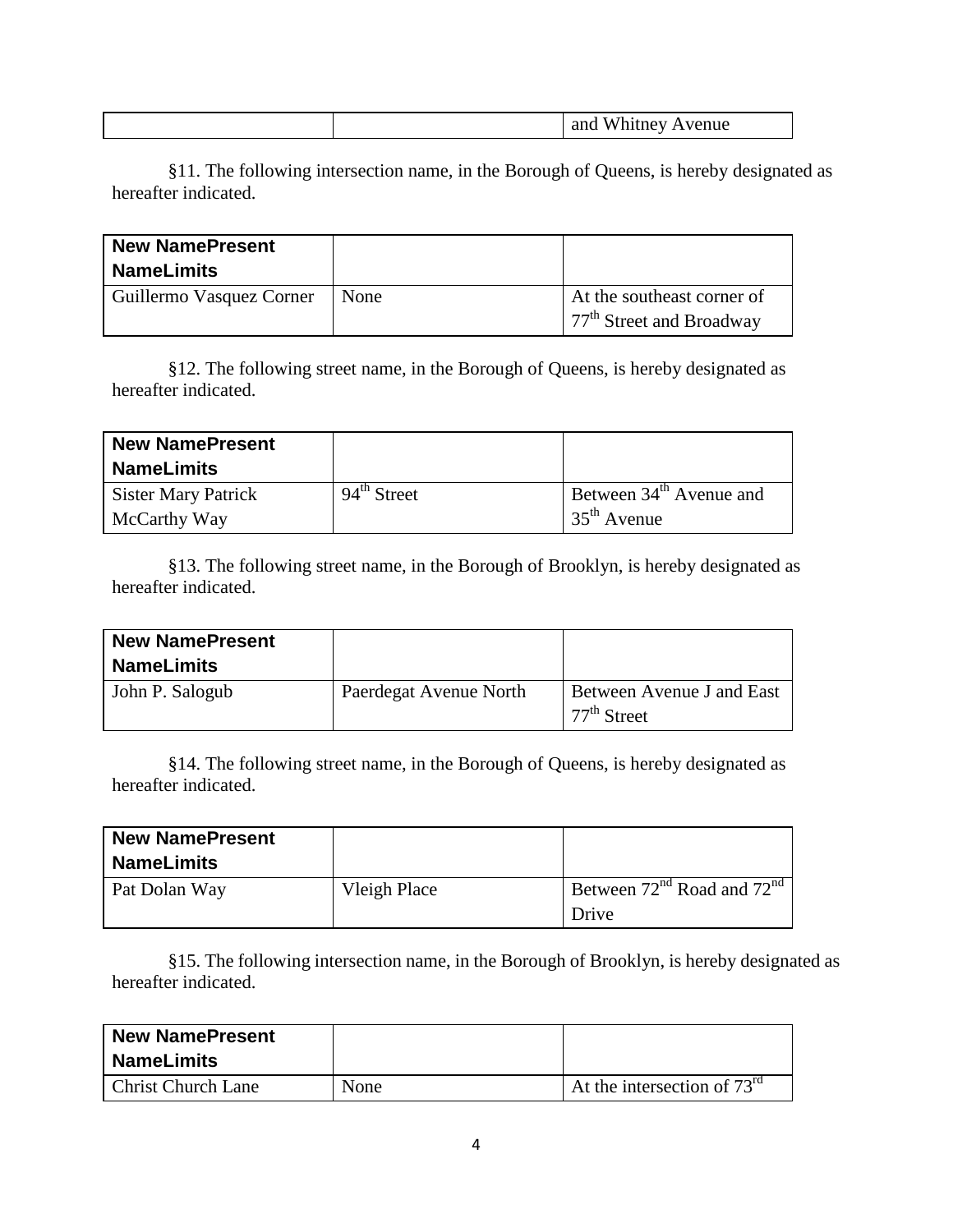|  |  | <b>Street and Ridge Boulevard</b> |
|--|--|-----------------------------------|
|--|--|-----------------------------------|

§16. The following intersection name, in the Borough of Brooklyn, is hereby designated as hereafter indicated.

| <b>New NamePresent</b> |      |                               |
|------------------------|------|-------------------------------|
| <b>NameLimits</b>      |      |                               |
| Andrew Torregrossa Jr. | None | At the intersection of $13th$ |
| <b>Way</b>             |      | Avenue and $79th$ Street      |

§17. The following intersection name, in the Borough of Brooklyn, is hereby designated as hereafter indicated.

| <b>New NamePresent</b><br><b>NameLimits</b> |      |                                                           |
|---------------------------------------------|------|-----------------------------------------------------------|
| Karen Barone Way                            | None | At the intersection of $82nd$<br>Street and $15th$ Avenue |

§18. The following street name, in the Borough of Brooklyn, is hereby designated as hereafter indicated.

| <b>New NamePresent</b> |               |                                                    |
|------------------------|---------------|----------------------------------------------------|
| <b>NameLimits</b>      |               |                                                    |
| Forte Bellino Way      | $19th$ Street | Between Prospect Park<br>West and $10^{th}$ Avenue |

§19. The following street name, in the Borough of Brooklyn, is hereby designated as hereafter indicated.

| <b>New NamePresent</b> |               |                                |
|------------------------|---------------|--------------------------------|
| <b>NameLimits</b>      |               |                                |
| John F. Antoniello Way | $41st$ Street | Between $7th$ Avenue and $8th$ |
|                        |               | Avenue                         |

§20. The following intersection name, in the Borough of Staten Island, is hereby designated as hereafter indicated.

| <b>New NamePresent</b><br><b>NameLimits</b> |      |                               |
|---------------------------------------------|------|-------------------------------|
| Thomas, Martin &                            | None | At the intersection of Joline |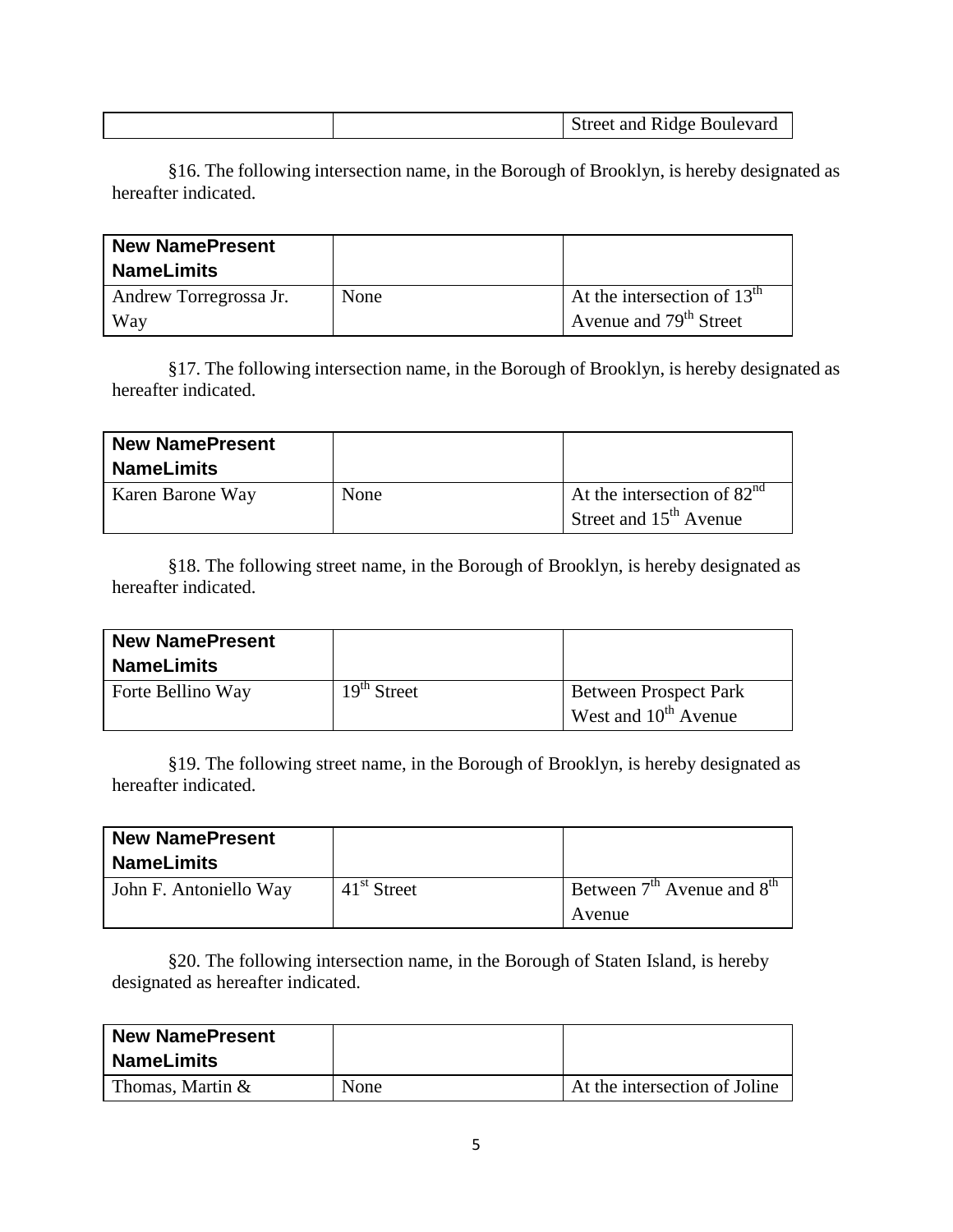| William/SNEE        | Avenue and Amboy Road |
|---------------------|-----------------------|
| CORNER/World War II |                       |
| Heroes              |                       |

§21. The following intersection name, in the Borough of the Bronx, is hereby designated as hereafter indicated.

| <b>New NamePresent</b><br><b>NameLimits</b> |                                                        |
|---------------------------------------------|--------------------------------------------------------|
| Howard E. Padernacht Place   None           | At the southwest corner of<br>Giles Place and Sedgwick |
|                                             | Avenue                                                 |

§22. The following street name, in the Borough of the Bronx, is hereby designated as hereafter indicated.

| <b>New NamePresent</b><br><b>NameLimits</b> |                |                                                                           |
|---------------------------------------------|----------------|---------------------------------------------------------------------------|
| Frank Durkan Way                            | Tibbett Avenue | Between West 240 <sup>th</sup> Street<br>to West $238^{\text{th}}$ Street |

§23. The following intersection name, in the Borough of Manhattan, is hereby designated as hereafter indicated.

| <b>New NamePresent</b><br><b>NameLimits</b> |      |                                                                                       |
|---------------------------------------------|------|---------------------------------------------------------------------------------------|
| Petra Allende Way                           | None | Southwest and northeast<br>corners of $2^{nd}$ Avenue and<br>$111^{\text{th}}$ Street |

§24. The following intersection name, in the Borough of Manhattan, is hereby designated as hereafter indicated.

| <b>New NamePresent</b><br><b>NameLimits</b> |      |                                                             |
|---------------------------------------------|------|-------------------------------------------------------------|
| Marie Dickson Place                         | None | At the east side of East $107th$<br>Street and $3rd$ Avenue |

§25. The following street name, in the Borough of Manhattan, is hereby designated as hereafter indicated.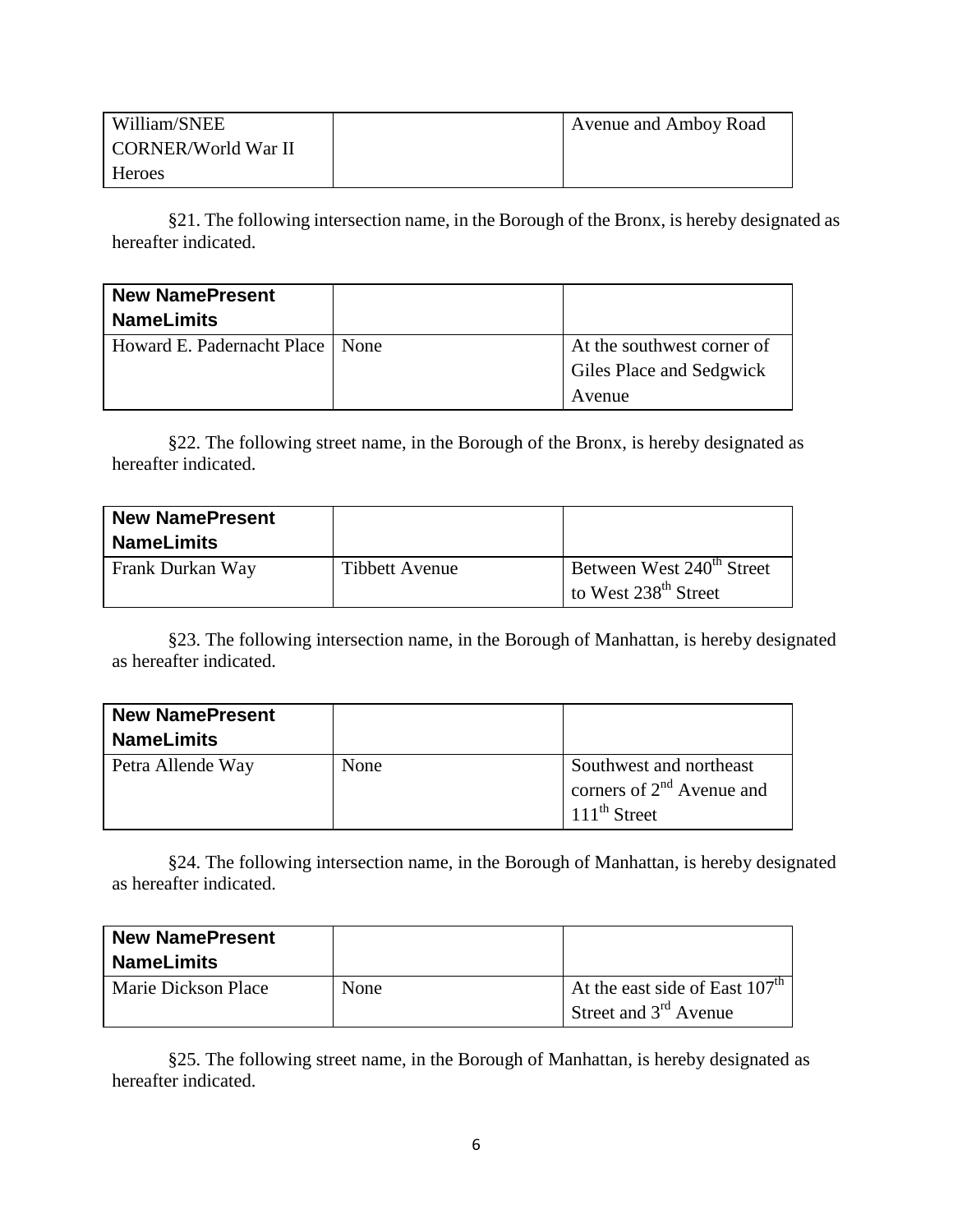| <b>New NamePresent</b><br><b>NameLimits</b> |                    |                          |
|---------------------------------------------|--------------------|--------------------------|
| Cornell Edwards Way                         | East $13th$ Street | Between Third Avenue and |
|                                             |                    | <b>Fourth Avenue</b>     |

§26. The following street name, in the Borough of Manhattan, is hereby designated as hereafter indicated.

| <b>New NamePresent</b><br><b>NameLimits</b> |                        |                                      |
|---------------------------------------------|------------------------|--------------------------------------|
| Sara Curry Way                              | <b>St. Marks Place</b> | Between First Avenue and<br>Avenue A |

§27. The following intersection, in the Borough of Staten Island, is hereby designated as hereafter indicated.

| <b>New NamePresent</b><br><b>NameLimits</b> |      |                          |
|---------------------------------------------|------|--------------------------|
| Kevin J. Walsh Way                          | None | At the intersection of   |
|                                             |      | Midland Avenue and North |
|                                             |      | Railroad Avenue          |

§28. The following intersection name, in the Borough of Staten Island, is hereby designated as hereafter indicated.

| <b>New NamePresent</b>  |      |                        |
|-------------------------|------|------------------------|
| <b>NameLimits</b>       |      |                        |
| Commissioner Richard J. | None | At the intersection of |
| Sheirer Way             |      | Laconia Avenue and     |
|                         |      | <b>Atlantic Avenue</b> |

§29. The following intersection name, in the Borough of Staten Island, is hereby designated as hereafter indicated.

| <b>New NamePresent</b> |      |                        |
|------------------------|------|------------------------|
| <b>NameLimits</b>      |      |                        |
| William J. Maguire Way | None | At the intersection of |
|                        |      | Kensington Avenue and  |
|                        |      | <b>Kramer Street</b>   |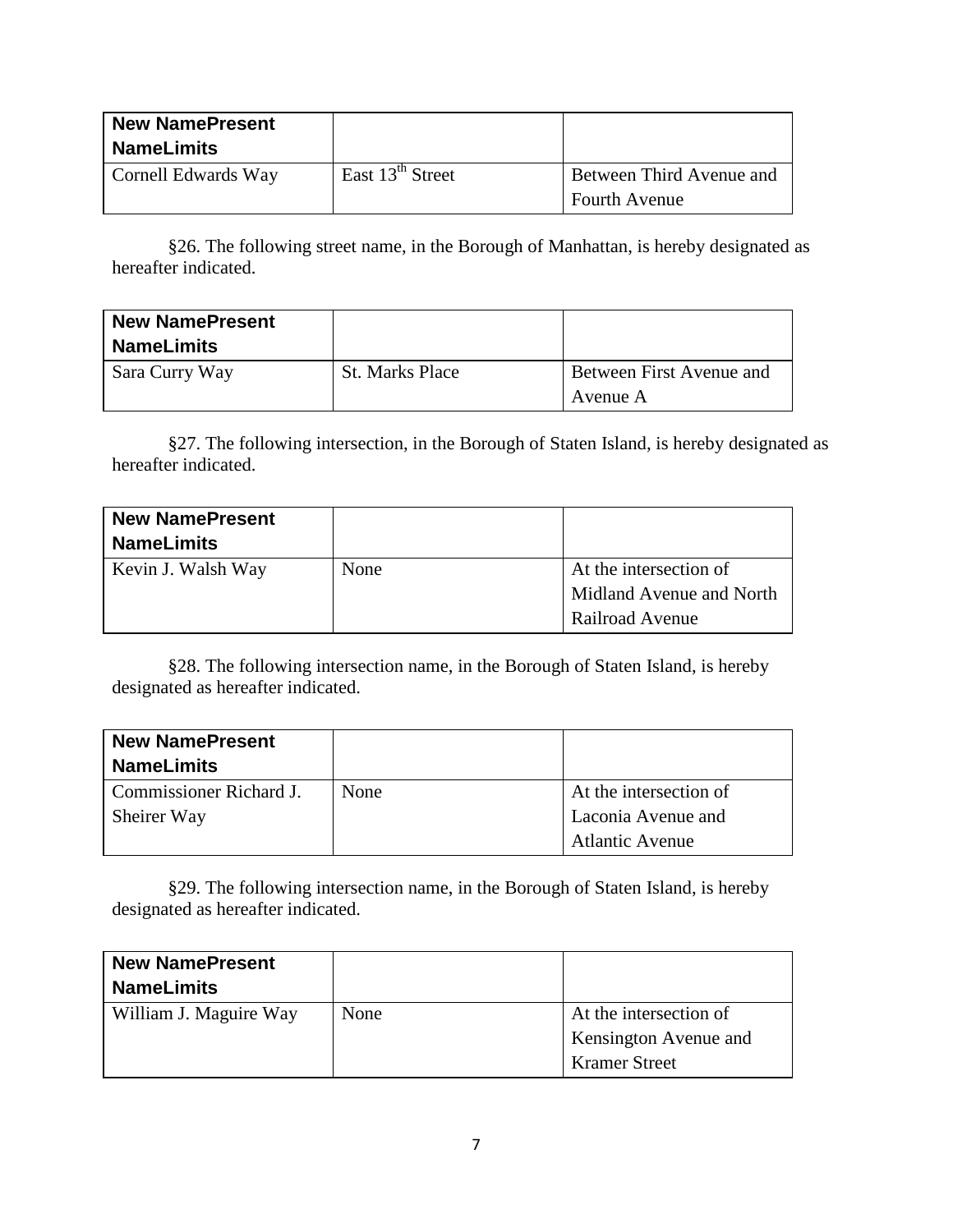§30. The following intersection name, in the Borough of Brooklyn, is hereby designated as hereafter indicated.

| <b>New NamePresent</b>        |      |                                       |
|-------------------------------|------|---------------------------------------|
| <b>NameLimits</b>             |      |                                       |
| P.O. Nicholas Panico and      | None | On the southwest corner of            |
| <b>P.O. Robert Byrnes Way</b> |      | West 25 <sup>th</sup> Street and Surf |
|                               |      | Avenue                                |

§31. The following intersection name, in the Borough of Brooklyn, is hereby designated as hereafter indicated.

| <b>New NamePresent</b><br><b>NameLimits</b> |      |                            |
|---------------------------------------------|------|----------------------------|
| Frank Pane Way                              | None | On the southwest corner of |
|                                             |      | Neptune Avenue and         |
|                                             |      | <b>Stilwell Avenue</b>     |

§32. The following street name, in the Borough of the Bronx, is hereby designated as hereafter indicated.

| <b>New NamePresent</b><br><b>NameLimits</b> |            |                                                                            |
|---------------------------------------------|------------|----------------------------------------------------------------------------|
| John "Boy Wonder" Isaacs<br>Way             | Hoe Avenue | Between East 173 <sup>rd</sup> Street<br>and East 174 <sup>th</sup> Street |

§33. The following intersection name, in the Borough of the Bronx, is hereby designated as hereafter indicated.

| <b>New NamePresent</b> |      |                                   |
|------------------------|------|-----------------------------------|
| <b>NameLimits</b>      |      |                                   |
| Police Officer Anthony | None | at the intersection of Arthur     |
| DiGiovanna Way         |      | Avenue and East 186 <sup>th</sup> |
|                        |      | <b>Street</b>                     |

§34. The following street name, in the Borough of Manhattan, is hereby designated as hereafter indicated.

| <b>New NamePresent</b> |  |
|------------------------|--|
| <b>NameLimits</b>      |  |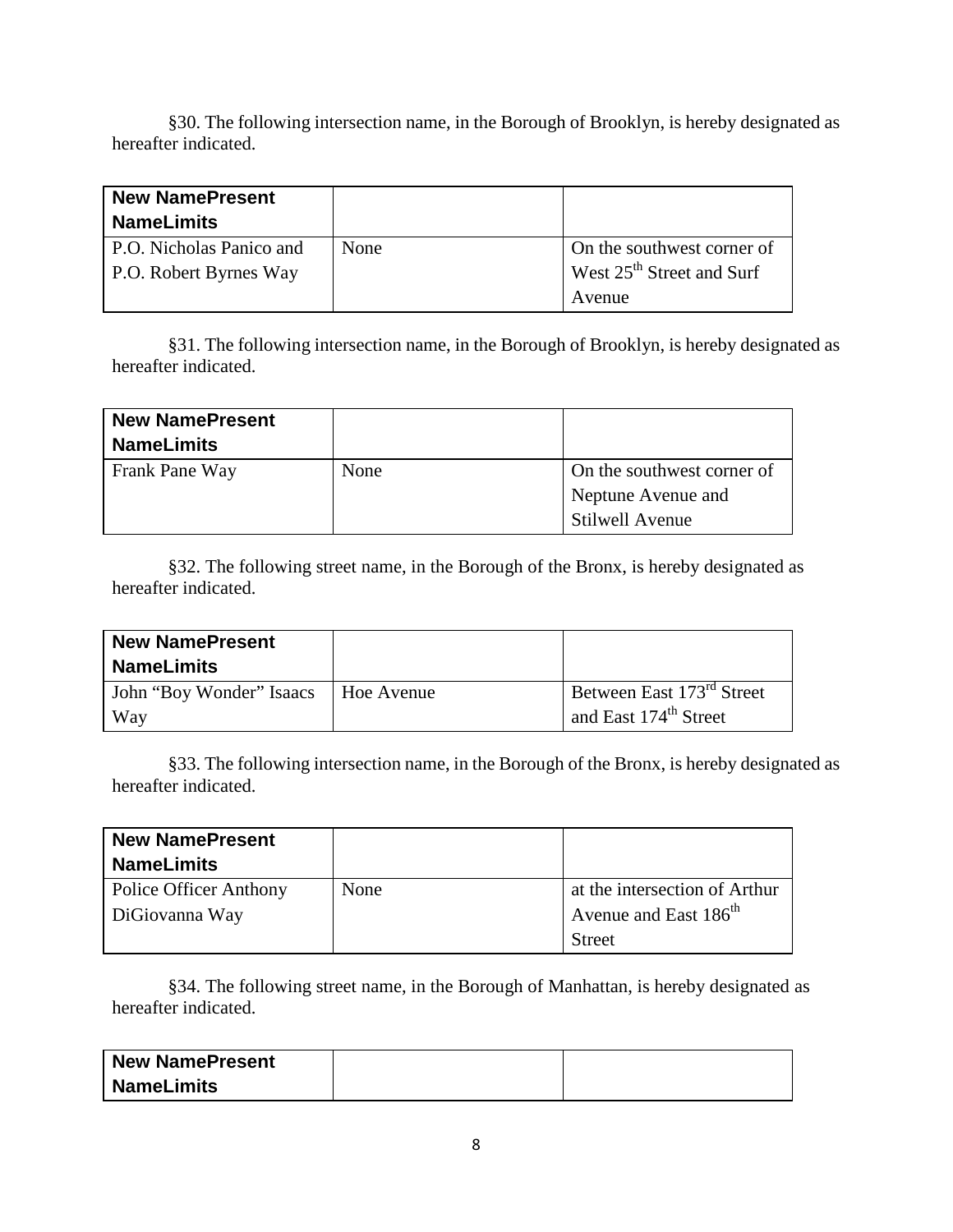| Juan Rodriguez Way | Broadway | Between 159 <sup>th</sup> Street and |
|--------------------|----------|--------------------------------------|
|                    |          | $\frac{1}{218}$ th Street            |

§35. The following intersection name, in the Borough of Staten Island, is hereby designated as hereafter indicated.

| <b>New NamePresent</b><br><b>NameLimits</b> |      |                            |
|---------------------------------------------|------|----------------------------|
| District Attorney Bill                      | None | On the west side of Bement |
| Murphy Way                                  |      | Avenue and Morrison        |
|                                             |      | Avenue                     |

§36. The following intersection name, in the Borough of Staten Island, is hereby designated as hereafter indicated.

| <b>New NamePresent</b><br><b>NameLimits</b> |                              |
|---------------------------------------------|------------------------------|
| Staff Sgt. Henry Cichon and   None          | At the southwest corner of   |
| Cpl. Stanley Cichon Way                     | Innis Street and John Street |

§37. The following intersection name, in the Borough of Staten Island, is hereby designated as hereafter indicated.

| <b>New NamePresent</b>  |      |                                 |
|-------------------------|------|---------------------------------|
| <b>NameLimits</b>       |      |                                 |
| Earlene Bethel-Sperling | None | At the northeast corner of St.  |
| Way                     |      | <b>Marks Place and Hamilton</b> |
|                         |      | Avenue                          |

§38. The following intersection name, in the Borough of Queens, is hereby designated as hereafter indicated.

| <b>New NamePresent</b><br><b>NameLimits</b> |      |                                |
|---------------------------------------------|------|--------------------------------|
| Lance Cpl. Michael D.                       | None | At the intersection of Beach   |
| Glover USMC Way                             |      | <b>Channel Drive and Beach</b> |
|                                             |      | 134 <sup>th</sup> Street       |

§39. The following intersection name, in the Borough of the Bronx, is hereby designated as hereafter indicated.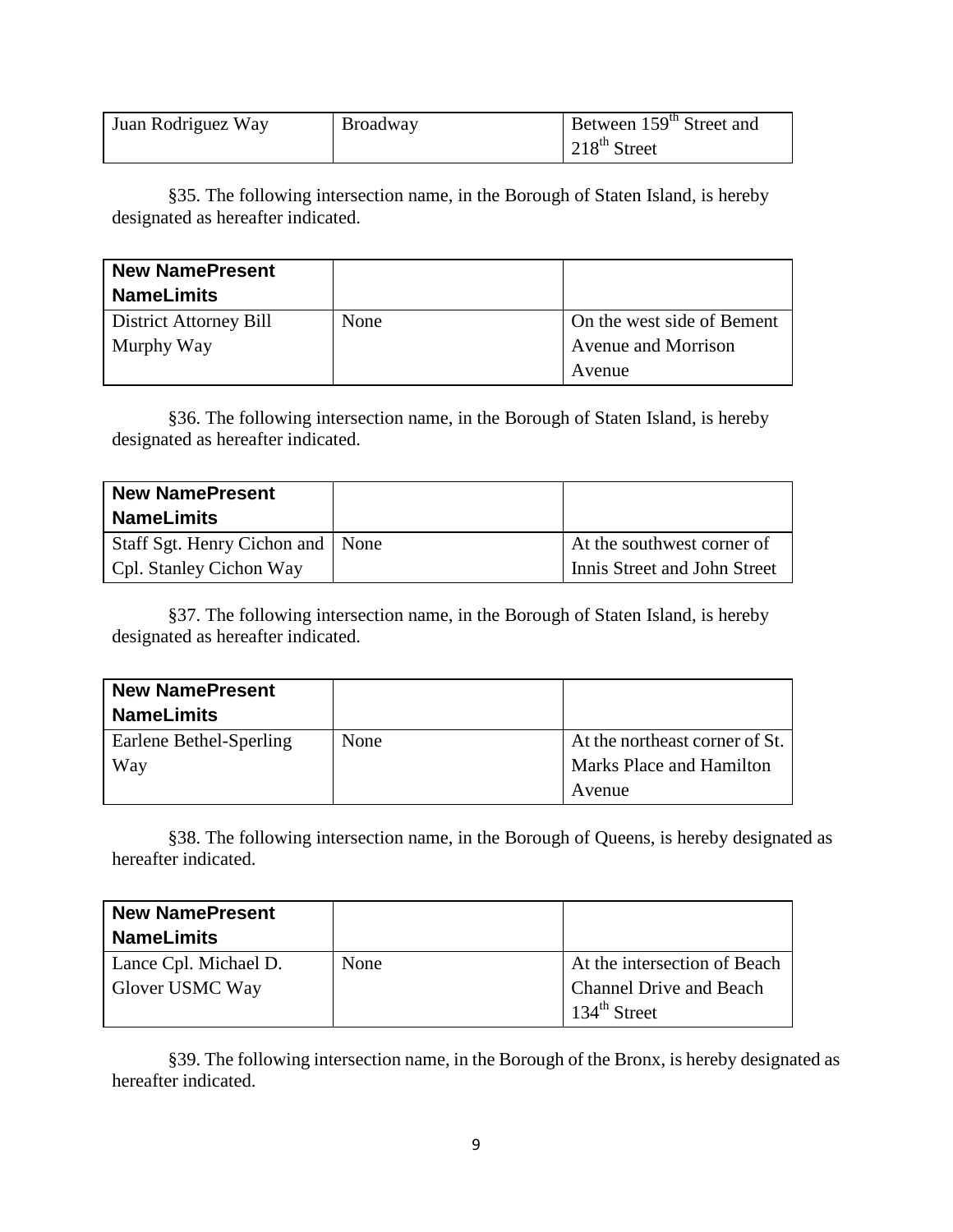| <b>New NamePresent</b><br><b>NameLimits</b> |                        |
|---------------------------------------------|------------------------|
| Ben and Dotty Abrams Way   None             | At the intersection of |
|                                             | Holland Avenue, Antin  |
|                                             | Avenue and Bronxdale   |
|                                             | Avenue                 |

§40. The following intersection name, in the Borough of Queens, is hereby designated as hereafter indicated.

| <b>New NamePresent</b><br><b>NameLimits</b> |      |                               |
|---------------------------------------------|------|-------------------------------|
| The Honorable Gloria D'                     | None | At the intersection of $21st$ |
| Amico Place                                 |      | Road and Shore Boulevard      |

§41. The following intersection name, in the Borough of Queens, is hereby designated as hereafter indicated.

| <b>New NamePresent</b> |      |                               |
|------------------------|------|-------------------------------|
| <b>NameLimits</b>      |      |                               |
| Alejandro Nino Place   | None | At the intersection of $49th$ |
|                        |      | <b>Street and Queens</b>      |
|                        |      | <b>Boulevard</b>              |

§42. Section 64 of local law number 3 for the year 2011 is hereby REPEALED.

§43. Section 46 of local law number 47 for the year 2011 is hereby REPEALED.

§44. This local law shall take effect immediately.

# THE CITY OF NEW YORK, OFFICE OF THE CITY CLERK, s.s.:

I hereby certify that the foregoing is a true copy of a local law of The City of New York,

passed by the Council on ……September 24, 2012………. and approved by the Mayor

on ……October 2, 2012…………

MICHAEL M. McSWEENEY, City Clerk Clerk of the Council.